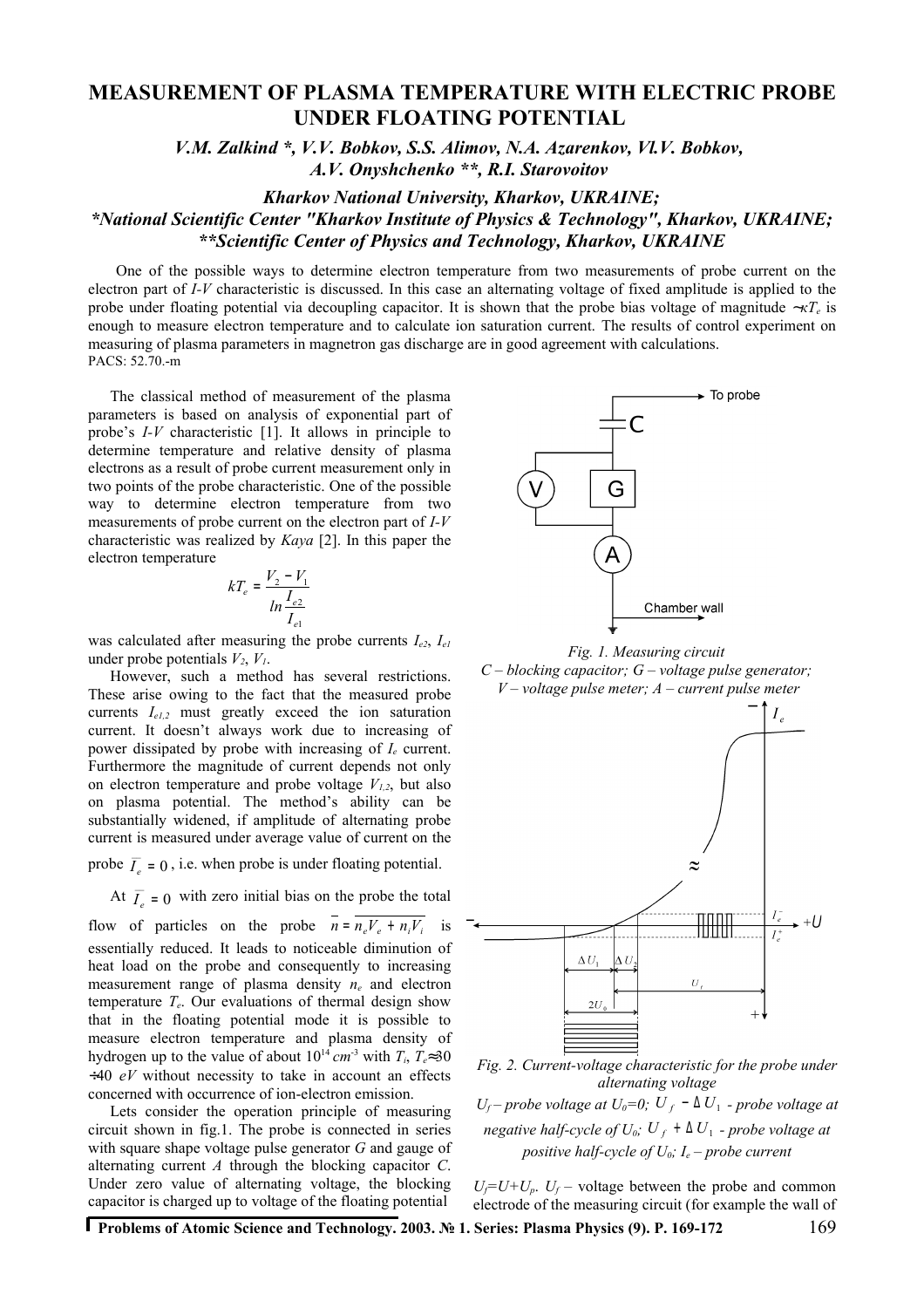vacuum chamber);  $U$  – voltage between the probe and plasma; *U<sup>р</sup>* – voltage between plasma and common electrode of the measuring circuit.

When an alternating voltage with amplitude  $U_0$  is applied the blocking capacitor *C*, which is charged up to the potential  $U_f$ , change its charge so that average value of current flowing through the capacitor kept zero value (Fig. 2):

 $= I_e^+ + I_e^- = 0$  $\overline{I}_e = \overline{I_e^+ + I}$  $\overline{I_e} = \overline{I_e^+ + I_e^-} = 0$ .

 $I_e^+$  - probe current at negative half-cycle of  $U_0$ ;  $I_e$  - probe current at positive half-cycle of *U0*.

Lets equate current balance for both half-cycles *U<sup>0</sup>* of alternating voltage and for the case when  $U_0 = 0$ 

$$
I_0^i + I_0^e \exp\left(-\frac{U}{kT_e} - \frac{\Delta U_1}{kT_e}\right) = I_e^+ \tag{1}
$$

$$
I_0^i + I_0^e \exp\left(-\frac{U}{kT_e} + \frac{\Delta U_2}{kT_e}\right) = I_e^{\dagger} \tag{2}
$$

$$
I_0^i + I_0^e \exp\left(-\frac{U}{kT_e}\right) = 0 \tag{3}
$$

$$
\Delta U_1 + \Delta U_2 = 2U_0 \tag{4}
$$

$$
I_e^+ = -I_e^- = I_e \tag{5}
$$

 $I_0^i$  – ion saturation current;

 $I_0^e$  – electron saturation current;

 $I_e^+$  – probe current at negative half-cycle  $U_0$ ;

 $I_e$  – probe current at positive half-cycle  $U_0$ ;

 $I_e$  – amplitude value of alternating probe current;

 $U_0$  – amplitude alternating voltage;

*U* – voltage between the probe and plasma under  $U_0 = 0$ .

The solution of combined equations (1-5) gives

$$
kT_e = \frac{2U_0}{\ln \frac{I_0^i + I_e}{I_0^i - I_e}}.
$$
 (6)

One can measure  $I_{el}$  and  $I_{el}$  under two values of alternating voltage  $U_{01}$ ,  $U_{02}$  and therefore to calculate  $I_0^i$ , i.e. the magnitude which is proportional to plasma density

$$
\frac{U_{01}}{U_{02}} = \frac{ln \frac{I_0^i + I_{e1}}{I_0^i - I_{e1}}}{ln \frac{I_0^i + I_{e2}}{I_0^i - I_{e2}}}.
$$
\n(7)

At fixed ratio 
$$
\frac{U_{01}}{U_{02}} = 2
$$

$$
I_0^i = I_{e2} \sqrt{\frac{I_{e1}}{2I_{e2} - I_{e1}}};
$$
\n
$$
I_{cT} = \frac{2U_{02}}{2I_{e2}} = \frac{U_{o1}}{U_{o1}}.
$$
\n(8)

$$
kT_e = \frac{200}{ln(A + \sqrt{A^2 - 1})} = \frac{0}{ln(A + \sqrt{A^2 - 1})};
$$
  
where  $A = \frac{I_{e2}}{I_{e1} - I_{e2}}$  (9)

If keeping the ratio *02 01 U U* constant to adjust the amplitude  $U_{0I}$  to such value that the ratio of measured currents would be equal to  $\frac{I_{el}}{I_{el}} = \frac{(1+e)}{1-\gamma} = 1,648$ 1  $\frac{(1+e)^2}{2}$  = +  $=\frac{(1+e)}{1+e^2}$ *2 e 2 e 1 e e I*  $I_{el} = \frac{(1+e)^2}{1} = 1,648$ ; then  $kT_e = U_{01}$ ,  $I_0^i = 1,313I_{e1} = 2,184I_{e2}$ . 170

At fixed ratio  $\frac{601}{U_{02}}$  = 3  $\frac{01}{1}$  = *U U*

$$
I_0^i = I_{e2} \sqrt{\frac{3I_{e1} - I_{e2}}{3I_{e2} - I_{e1}}}.
$$
 (10)

$$
kT_e = \frac{2U_{02}}{ln(B + \sqrt{B^2 - 1})} = \frac{2U_{01}}{3ln(B + \sqrt{B^2 - 1})};
$$
  
where  $B = \frac{I_{e1} + I_{e2}}{2(I_{e1} - I_{e2})}$  (11)

In this case, under condition the ratio of measured currents is equal to

$$
\frac{I_{e1}}{I_{e2}} = \frac{e^{\frac{4}{3}} + e^{\frac{2}{3}} + 1}{e^{\frac{4}{3}} - e^{\frac{2}{3}} + 1} = 2,369 ;
$$
\n
$$
kT_e = U_{01}, I_0^i = 1,105I_{e1} = 2,164I_{e2}.
$$

Thus for measuring electron temperature and ion saturation current it is possible to use alternating voltage with amplitude ~ $kT_e$ . This method gives clear advantages when studying dense plasma and plasma with relatively high electron temperature.

Schematic diagram of experimental circuit that allow to determine  $kT_e$  and  $I_0^i$  from two measuring of probe current  $I_{el}$  and  $I_{e2}$  under two values of alternating voltage  $U_{01}$  and  $U_{02}$  is shown in fig. 3.



*Fig. 3. Schematic diagram of experimental circuit: 1) voltage pulse generator with controlled amplitude; 2) blocking transformer; 3) integrating amplifier of probe current; 4) detector; 5) switch generator; 6) output amplifier; 7) blocking capacitor; 8) connecting cable with double core screen*

The squared shape voltage pulse generator with variable amplitude (1) is loaded on blocking transformer (2). The first out secondary winding is connected to the probe through the blocking capacitor (7). Another one is connected to the input of the measuring amplifier (3) of probe current which output signal comes to full-wave rectifier. Working frequency of generator is in the range of 20...100 *kHz*. Since measured probe current is periodic and its average value is equal to zero, a probe current amplifier is realized as an integrating amplifier circuit. This gives an opportunity to efficiently suppress the noise component of probe current keeping total sensitivity high enough. After detection, the measured signal is additionally integrated by switch integrator (5) operating on frequencies, which corresponds to 2, 4, and 8 periods of alternating voltage. It leads to increasing of circuit sensitivity in 2, 4, 8 times and respectively to further decreasing the noise level of the probe current. After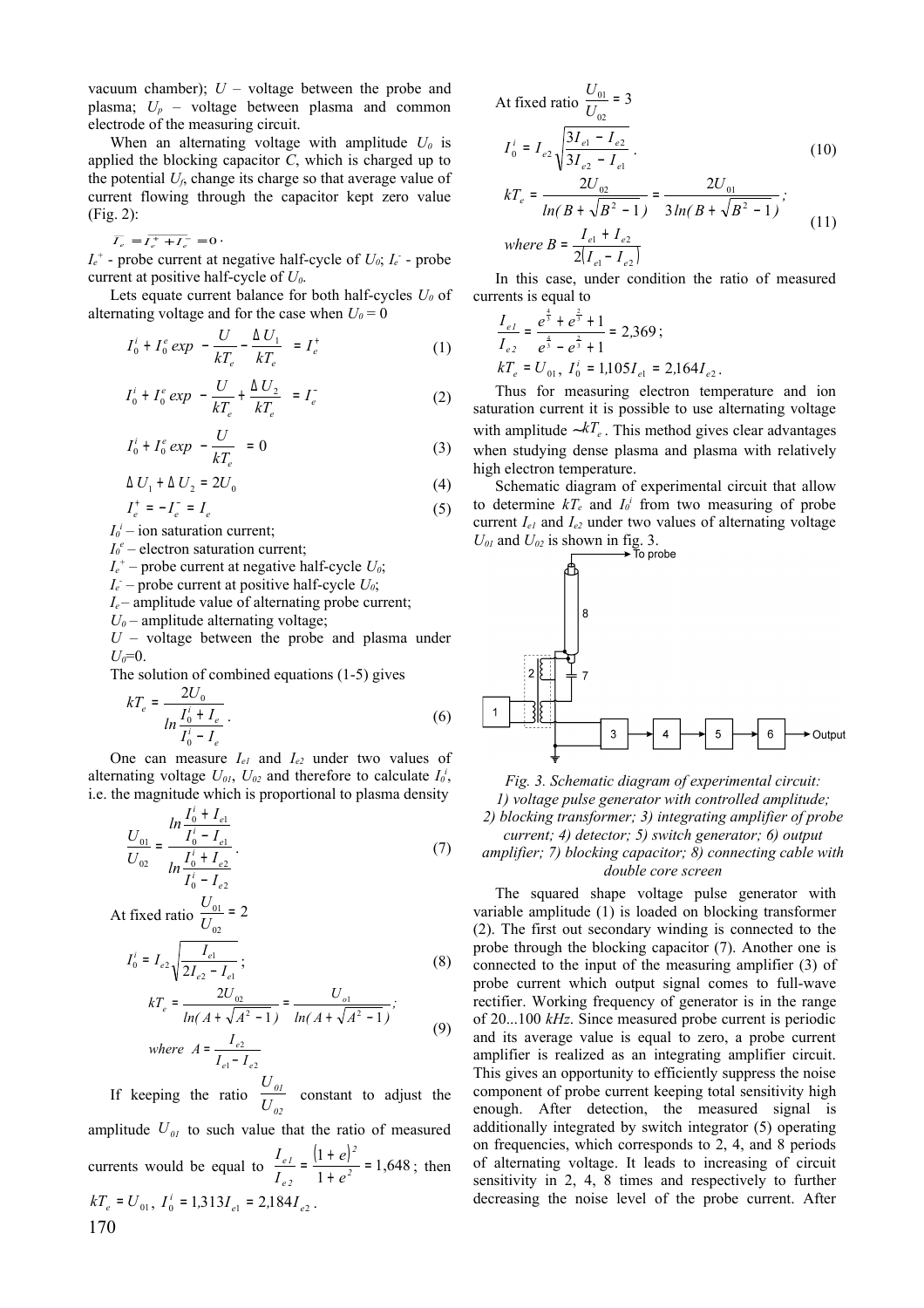second integrating, a signal comes through the repeater (6) to the recording device.

To decrease the entry level of measured alternating current that is flow parallel to the probe current through the capacitor of the connecting cable, the circuit of cable capacity neutralization is used. It consists of additional winding of blocking transformer and connecting cable with double core screen connected each other as shown in fig. 3.

Neutralization of connecting cable capacity with length of about 2 *m* allow to decrease an entry level of measured current down to ≈1,5  $\mu$ *A* at 2*U*<sub>0</sub>=4 *V* under working frequency 50 *kHz*. Time sequence of measuring circuit operation is shown in fig.4.



*Fig. 4. Time sequence of measuring circuit operation: A) discharge current; B) U0 – generator output voltage; C) Ie – measured probe current*

Results of calculations were proved with the help of above-mentioned measuring device when measuring plasma parameters in magnetron discharge. The works were carried out on the experimental setup described in details elsewhere [3]. Discharge parameters were following: working gas  $Ar$ , pressure  $3.10^{-3}$  *Torr*, discharge current  $I_d = 2, 5, \ldots, 3, 5$  A, voltage on the discharge gap  $U_d$ =460...480 *V*, pulse time of discharge current 6 *ms*, pulse rate 100 *kHz* (fig.4a). *Cu* cathode with diameter 190 *mm* was used.

The cylindrical probe of tungsten (length 5 *mm*, diameter 0,5 *mm*) was placed on the axis of discharge chamber at a distance 80 *mm* from the cathode. Results of measuring plasma parameters are shown in fig. 5

At different values of  $2U_{0}$  the probe currents  $I_{e}$  were measured. Then  $I_0^i$  (formulas 8 and 10) and  $kT_e$  (formulas 9 and 11) were calculated from two values of probe 01 *U*

current  $I_{el}$  and  $I_{e2}$  obtained at fixed ratio  $\frac{0.01}{U_{02}}$ *U* and then

further were used to calculate  $e = I_o^i \frac{M_e}{\Delta I}$  $\exp\left(\frac{2U}{\sigma}\right)$  $\exp\left(\frac{2U}{\sigma}\right)$  $I_e = I_o^i \longrightarrow \longrightarrow$ 

Results of these measurements are shown in fig.5.

 $\frac{2U_0}{10}$  + 1

 $+$ J

<sup>−</sup> J  $\mathbf{I}$ 

 $\boldsymbol{0}$ 

*e kT*

 $\overline{\phantom{a}}$  $\overline{ }$ 

 $\mathsf{I}$  $\overline{ }$ L  $\frac{2U_0}{10}$  - 1

0

*kT*

The offered measuring device allows determining plasma parameters with the help of electric probe under floating potential of any magnitude without using constant bias potential on the probe.

Because the measuring was carried out on plasma with small density  $(n_e \sim 10^9 \text{ cm}^{-3})$  and therefore high relative level of probe current fluctuations, the major attention was given to the technique of measured

information averaging (double integration of probe signals). With increasing the plasma density, the relative level of probe current fluctuations is decreased  $\sim (n)^{-\frac{1}{2}}$ . It allows increasing the measurement accuracy and time



resolution, which depends on working frequency of voltage pulse generator.

#### **REFERENCES**

- 1. J.Langmuir// *Gen.Elec.Rev*., 27, 449 (1924).
- 2. N. Kaya New technique for direct measurement of electron temperature// *Rev. Sci. Instr*. 1982, Vol. 53, No. 7, p. 1049- 1052.
- 3. S.S. Alimov, V.V. Bobkov, D.L. Ryabchikov. Vacuum plasma deposition of thin-film coatings on powders// *Problems of Atomic Science and Technology, Series: Vacuum, pure materials, superconductors.* 1998, No 4 (5), 5 (6), p. 96-98.